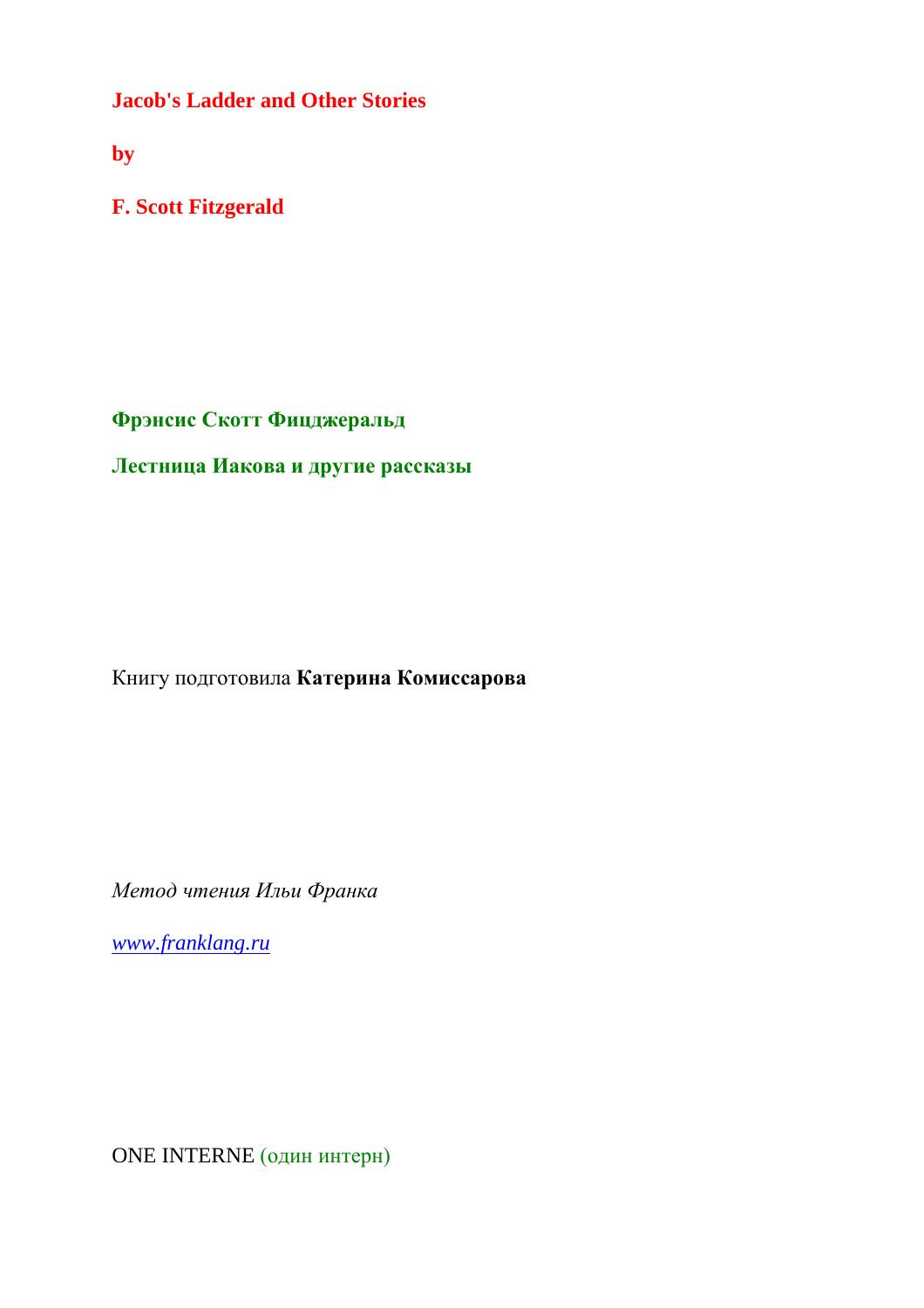## JACOB'S LADDER (лестница Иакова)

MAJESTY (величество)

## I

Traditionally, the Coccidian Club show is given on the hottest night of spring (по традиции, шоу в клубе «Кокцидиан» устраивают в самую жаркую ночь весны; *«Кокцидиан» — выдуманное слово, образованное от названия подкласса одноклеточных паразитов «кокцидии»; traditionally традиционно, обычно; по традиции; to give — давать; показывать; устраивать; hot — горячий; жаркий*), and that year was no exception (и тот год не был исключением). Two hundred doctors and students sweltered in the reception rooms of the old narrow house (две сотни врачей и студентов изнемогали от жары в гостиных старого тесного здания; *swelter — духота, зной; to swelter — изнемогать от зноя; с трудом двигаться /из-за жары/; reception room — приемный зал, приемная; гостиная; narrow — узкий; тесный*) and another two hundred students pressed in at the doors (а другие две сотни студентов толпились у дверей; *to press — жать, нажимать, надавливать*), effectually sealing out any breezes from the Maryland night (надежно перекрывая доступ любому ветерку мэрилендской ночи; *effectual — эффективный, действенный; to seal — запечатывать; герметически закрывать; закрывать доступ; seal — печать; breeze — бриз, ветер, легкий ветерок*). The entertainment reached these latter clients only dimly (/звуки/ представления лишь слабо доносились до этих запоздалых посетителей; *entertainment — развлечение; представление; to reach —*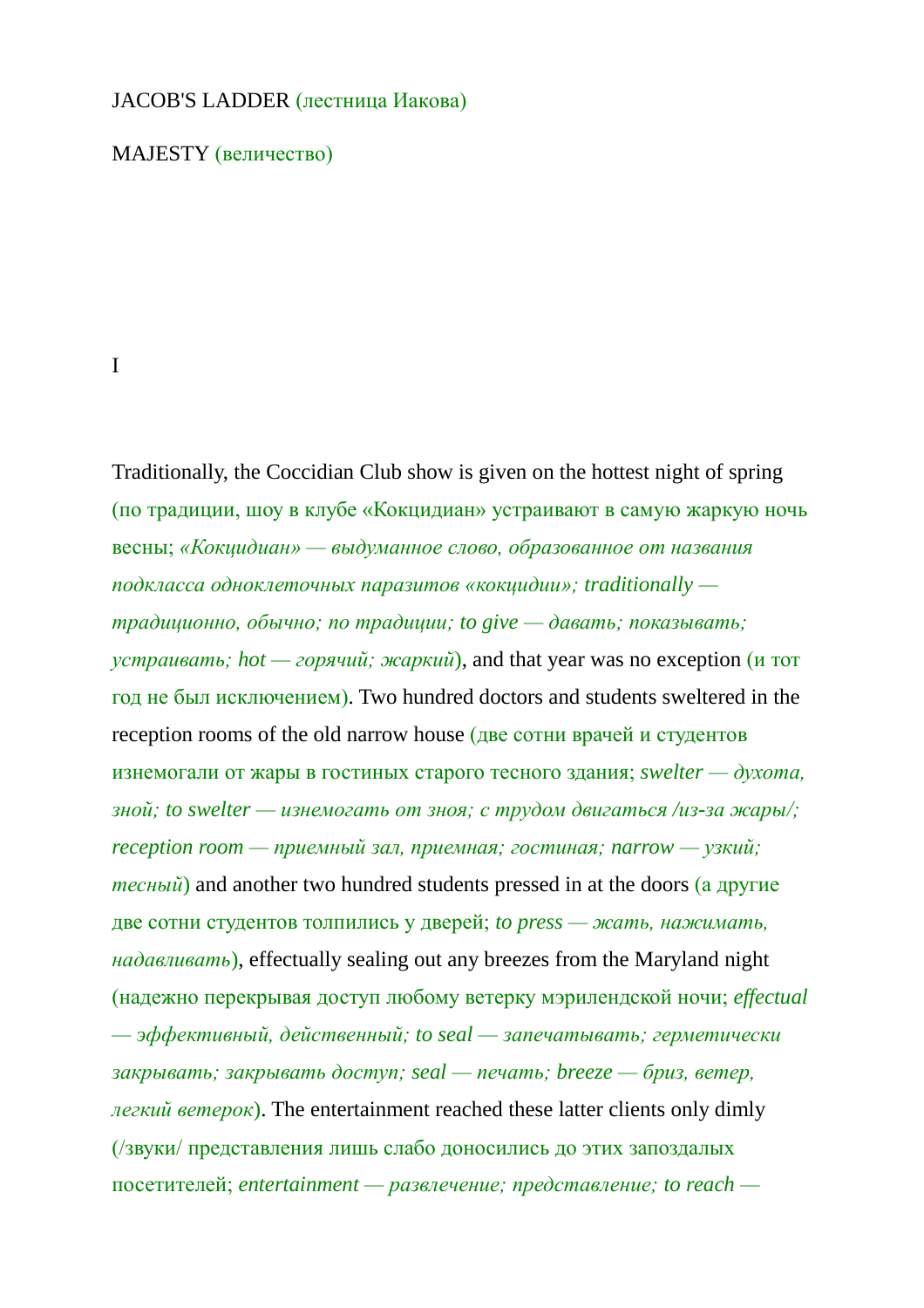*достигать; доходить; latter — последний; поздний; client — клиент; покупатель; dim — тусклый, приглушенный; слабый*), but refreshment was relayed back to them by a busy bucket brigade (но освежающие напитки передавались им назад по оживленной цепочке людей, словно ведра с водой на пожаре; *to refresh — освежать; busy — занятый; оживленный; bucket — ведро; brigade — бригада; bucket brigade — цепочка людей, передающих ведра с водой на пожаре*). Down cellar (внизу в подвале), the janitor made his annual guess that the sagging floors would hold up one more time (уборщик делал свое ежегодное предположение = *уборщик, как и каждый год, прикидывал*, выдержат ли провисшие полы еще один раз; *janitor — вахтер, привратник, швейцар; уборщик; guess — догадка, предположение; прикидка; to sag — провисать; прогибаться*).

Coccidian [kɒkˈsɪdɪən], busy [ˈbɪzi], guess [ɡɛs]

Traditionally, the Coccidian Club show is given on the hottest night of spring, and that year was no exception. Two hundred doctors and students sweltered in the reception rooms of the old narrow house and another two hundred students pressed in at the doors, effectually sealing out any breezes from the Maryland night. The entertainment reached these latter clients only dimly, but refreshment was relayed back to them by a busy bucket brigade. Down cellar, the janitor made his annual guess that the sagging floors would hold up one more time.

Bill Tulliver was the coolest man in the hall (Билл Талливер был самым клевым парнем в зале/Биллу Талливеру было прохладнее всех в зале; *cool — прохладный; крутой, клевый, классный*). For no special reason he wore a light tunic and carried a crook during the only number in which he took part (без какой-либо особой причины он был одет в легкую тунику и держал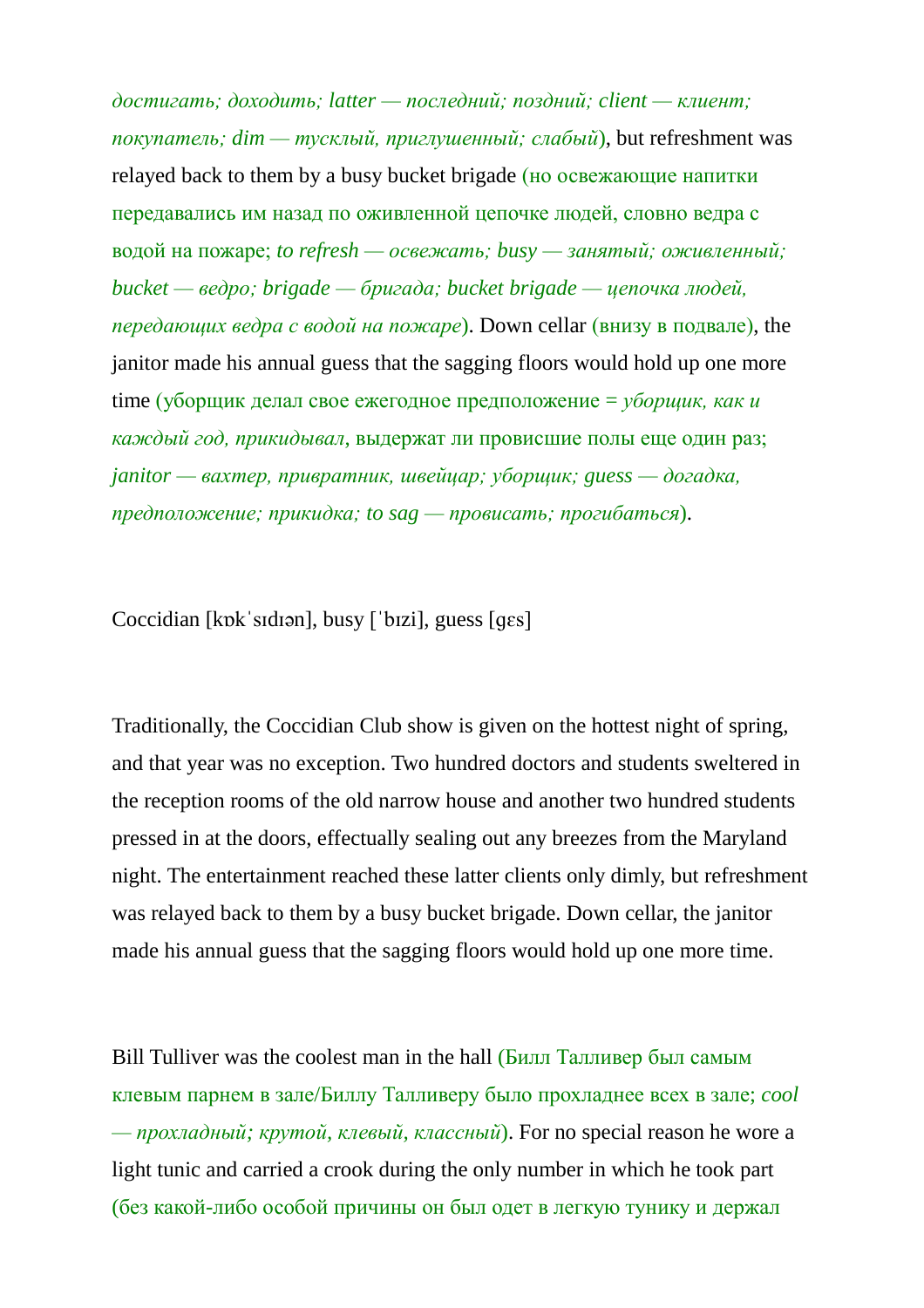посох в течение единственного номера, в котором принимал участие; *to wear — носить; быть одетым; to carry — нести, иметь при себе; держать; to take*), the rendition of the witty (исполнении остроумной), scurrilous (неприличной; *scurrilous — грубый; непристойный, неприличный; оскорбительный*) and interminable song (и бесконечной песни; *term — срок; interminable — бесконечный, нескончаемый, вечный*) which described the failings and eccentricities of the medical faculty (**KOTOPAS**) описывала недостатки и странности медицинского факультета; *failing провал, неудача; недостаток, дефект; eccentricity — эксцентричность, странность, чудаковатость*). He sat in comparative comfort on the platform (он сидел в относительном комфорте на сцене; *comparative сравнительный; относительный; platform — платформа, площадка; помост; сцена; to sit*) and looked out over the hot sea of faces (и рассматривал горячее море лиц; *to look — смотреть; to look out выглядывать; высматривать, выискивать*).

special [ˈspeʃəl], scurrilous [ˈskʌrɪləs], medicine [ˈmɛds(ə)n]

Bill Tulliver was the coolest man in the hall. For no special reason he wore a light tunic and carried a crook during the only number in which he took part, the rendition of the witty, scurrilous and interminable song which described the failings and eccentricities of the medical faculty. He sat in comparative comfort on the platform and looked out over the hot sea of faces.

The most important doctors were in front (самые важные доктора были впереди)—Doctor Ruff, the ophthalmologist (доктор Рафф, офтальмолог); Doctor Lane, the brain surgeon (доктор Лэйн, нейрохирург); Doctor Georgi, the stomach specialist (доктор Джорджи, гастроэнтеролог; *stomach —*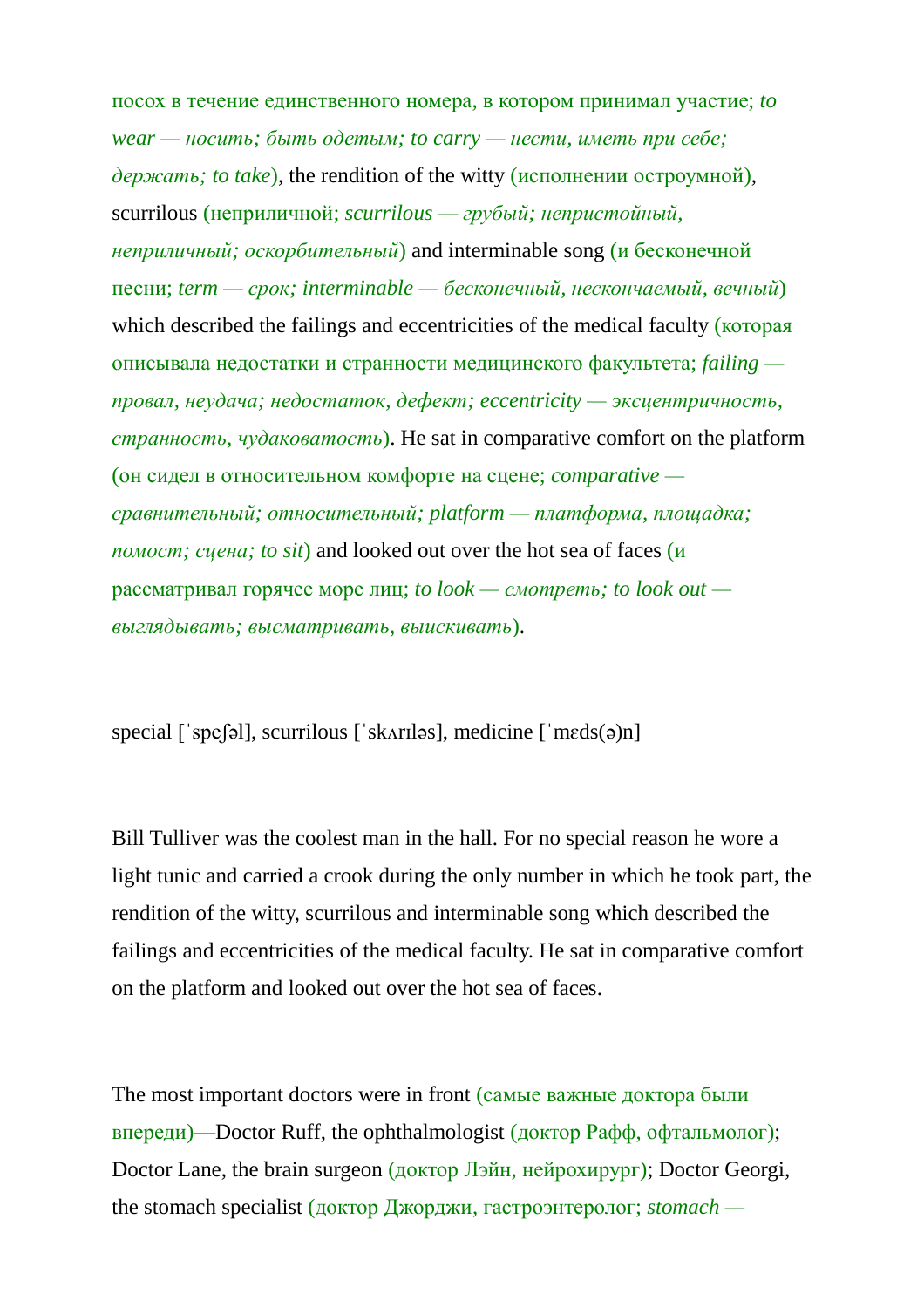*желудок; specialist — знаток, специалист*); Doctor Barnett, the alchemist of internal medicine (доктор Барнетт, алхимик внутренней медицины; *internal medicine — внутренняя медицина, терапия (диагностика и лечение заболеваний внутренних органов без хирургического вмешательства*); and on the end of the row (и в конце ряда), with his saintlike face (с лицом, как у святого; *saint — святой, праведный, безгрешный*) undisturbed by the rivulets of perspiration (не обращая внимания на струйки пота; *to disturb волновать, тревожить, беспокоить; rivulet — речушка, ручей, струйка)* that poured down the long dome of his head (которые стекали по длинному куполу его головы*; dome — величественное здание; купол; куполообразный предмет*), Doctor Norton, the diagnostician (/сидел/ доктор Нортон, диагност).

ophthalmologist [ɔfθælˈmɔləʤɪst], stomach [ˈstʌmək], diagnostician [daɪəgnɔsˈtɪʃn]

The most important doctors were in front—Doctor Ruff, the ophthalmologist; Doctor Lane, the brain surgeon; Doctor Georgi, the stomach specialist; Doctor Barnett, the alchemist of internal medicine; and on the end of the row, with his saintlike face undisturbed by the rivulets of perspiration that poured down the long dome of his head, Doctor Norton, the diagnostician.

Like most young men who had sat under Norton (как большинство молодых людей, которые учились у Нортона; *man — человек; мужчина; мн. ч. men*; *to sit under — слушать проповеди; учиться (у какого-л. преподавателя)*, Bill Tulliver followed him with the intuition of the belly (Билл Талливер интуитивно следовал за ним: «следовал за ним с интуицией живота»), but with a difference (но с одним отличием). He knelt to him selfishly as a sort of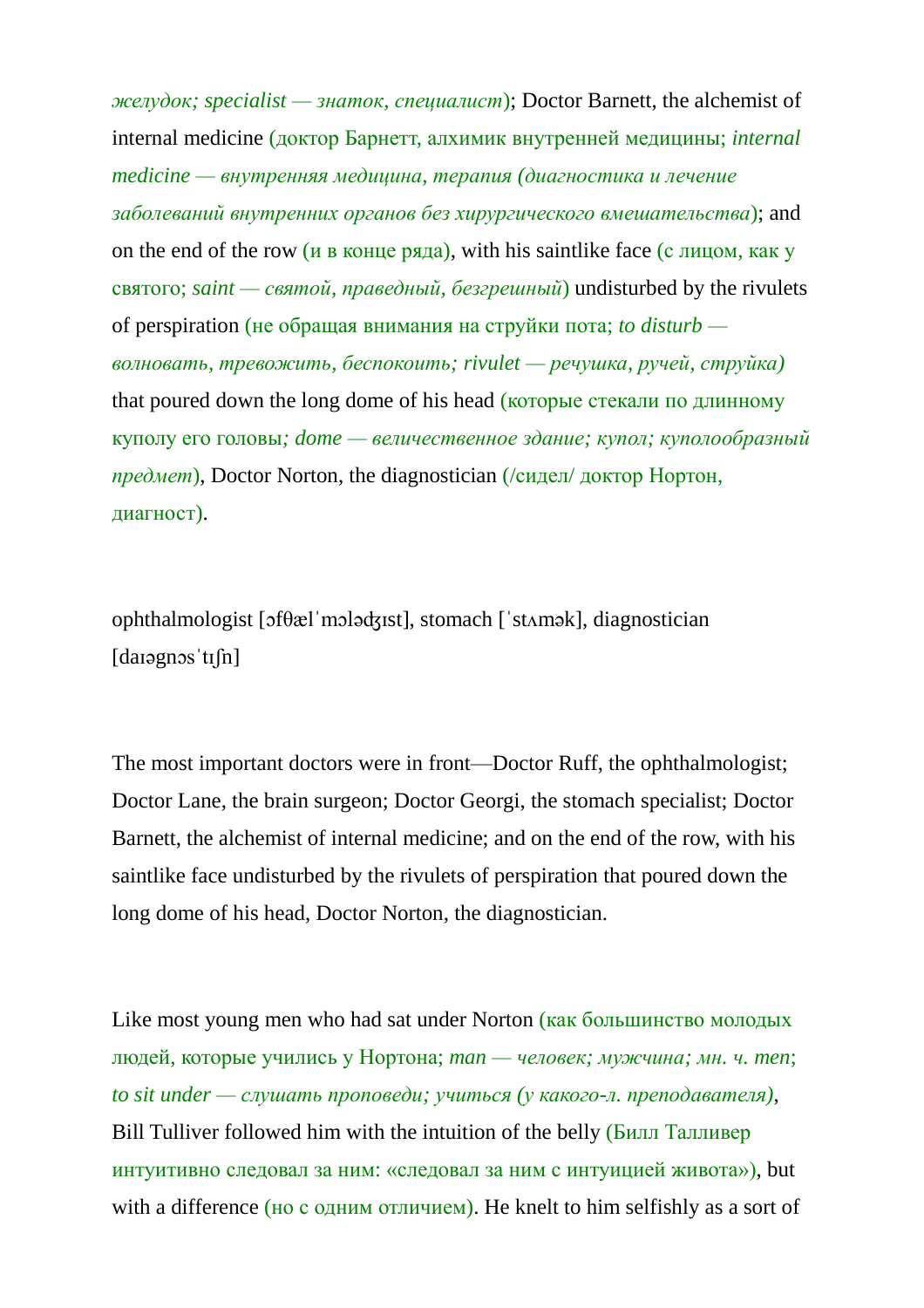great giver of life (он корыстно преклонялся перед ним, как перед кем-то великим, дарующим жизнь; *to kneel — преклонять колени, становиться на колени; selfish — эгоистичный; корыстный*; *great — большой, огромный; великий; to give — давать; дарить*). He wanted less to win his approval than to compel it (он хотел не столько получить его одобрение, сколько добиться его; *to win — побеждать; получать; approval — одобрение; благоприятное мнение; to compel — заставлять; подчинять, покорять; добиваться*).

young [jʌŋ], intuition [ɪntjuːˈɪʃn], knelt [nɛlt]

Like most young men who had sat under Norton, Bill Tulliver followed him with the intuition of the belly, but with a difference. He knelt to him selfishly as a sort of great giver of life. He wanted less to win his approval than to compel it.

Engrossed in his own career (поглощенный своей собственной карьерой), which would begin in earnest when he entered the hospital as an interne in July (которая всерьез начнется, когда он поступит в больницу интерном в июле; *earnest — серьезный; искрений; to enter — входить; поступать*), his whole life was pointed toward the day (вся его жизнь была нацелена на тот день  $=$ целью всей его жизни был тот день) when his own guess would be right (когда его собственная догадка будет правильной) and Doctor Norton's would be wrong (а /диагноз/ доктора Нортона будет ошибочным; *wrong неправильный, неверный, ошибочный*). In that moment he would emancipate himself (в этот момент он освободится; *to emancipate — эмансипировать; освобождать*)—he need not base himself on the adding machine (ему не нужно будет основываться на /данных/ арифмометра)-calculating machine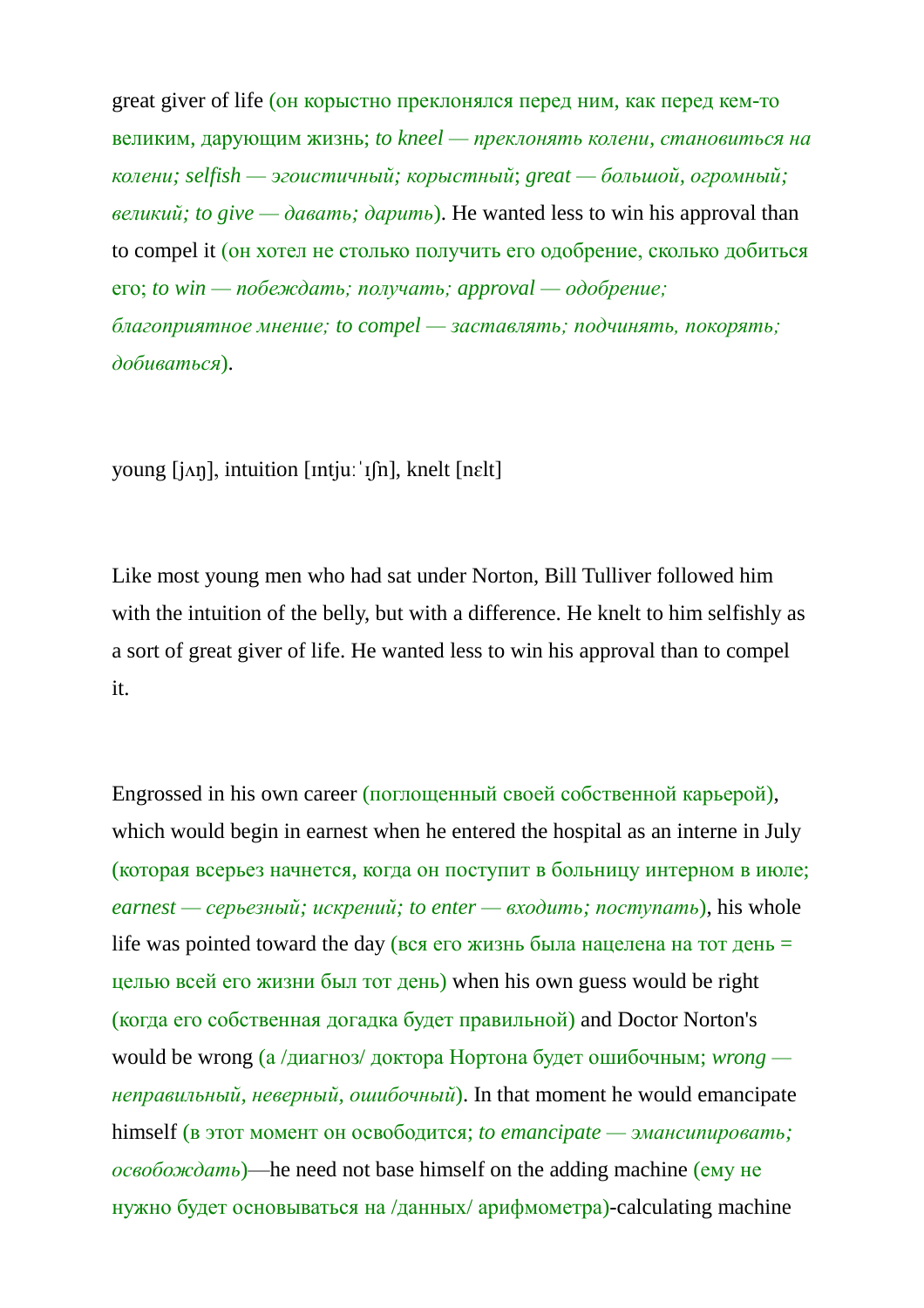(вычислительной машины)-probability machine (машины вероятностей)-St. Francis of Assisi machine (машины святого Франциска Ассизского) any longer (больше).

machine [məˈʃiːn], whole [həʊl], wrong [rɔŋ]

Engrossed in his own career, which would begin in earnest when he entered the hospital as an interne in July, his whole life was pointed toward the day when his own guess would be right and Doctor Norton's would be wrong. In that moment he would emancipate himself — he need not base himself on the adding machine-calculating machine-probability machine-St. Francis of Assisi machine any longer.

Bill Tulliver had not arrived unprovoked at this pitch of egotism (Билл Талливер дошел до подобной степени эготизма не без причины; *to arrive прибывать, приезжать; приходить к чему-л.; to provoke провоцировать*). He was the fifth in an unbroken series of Dr. William Tullivers (он был пятым в непрерывной цепи докторов Уильямов Талливеров; *to break — ломать; рвать, прерывать; series — серия; ряд, последовательность*) who had practised with distinction in the city (которые с успехом практиковали = *занимались врачебной практикой* в городе; *to practise — практиковать, заниматься профессионально; distinction отличие; уважение, признание; известность, популярность*). His father died last winter (его отец умер прошлой зимой); it was not unnatural that even from the womb of school this last scion of a medical tradition should clamor for "self-expression" (не было ничего необычного в том, что еще с самого начала школы этот последний наследник медицинской традиции жаждал "самовыражения"; *natural — природный, естественный; обычный,*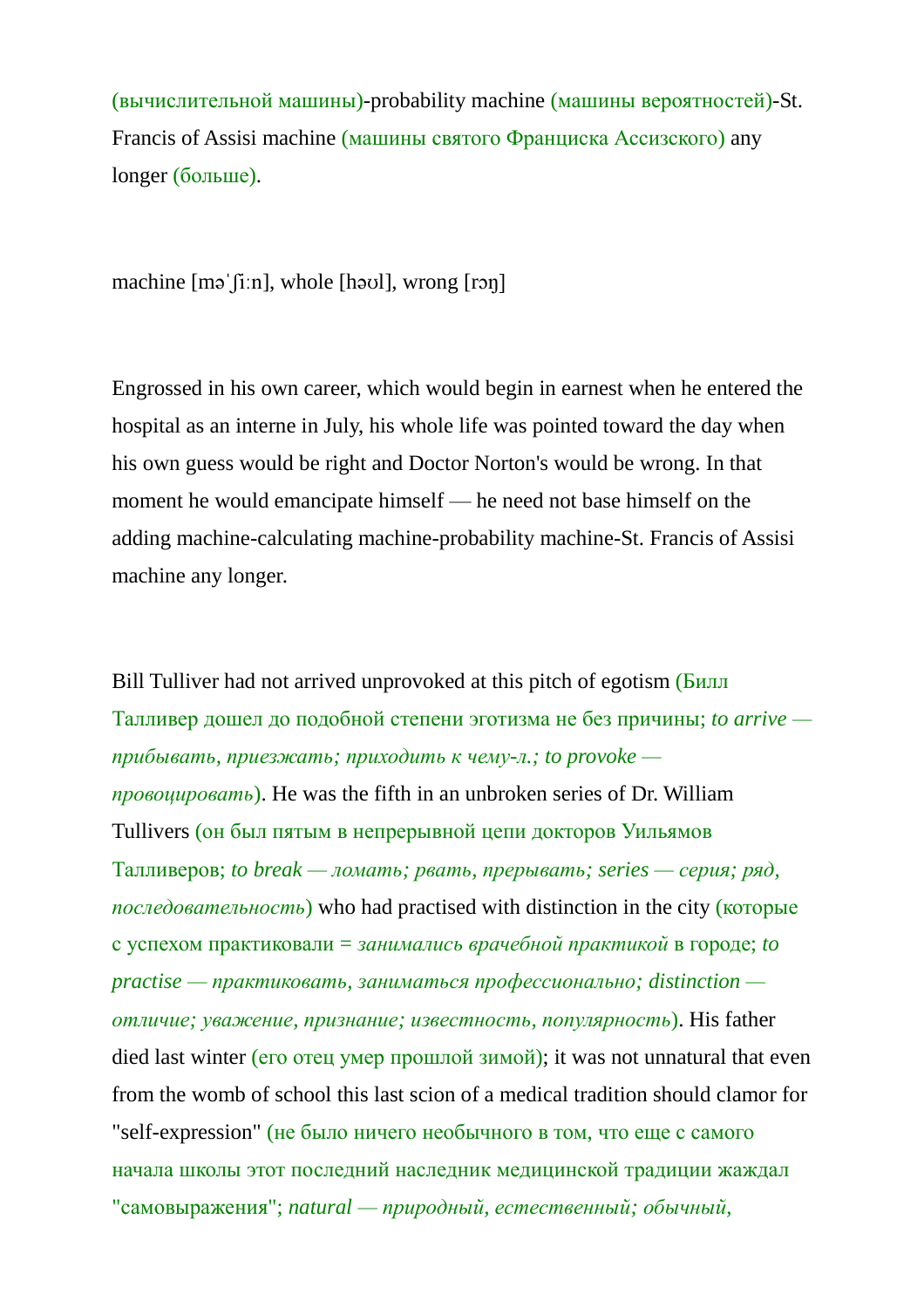*нормальный*; *womb — матка; исток, начало; scion — побег растения; потомок, наследник; clamor — галдеть, кричать; шумно требовать*)

womb [wuːm], school [skuːl], scion [ˈsʌɪən]

Bill Tulliver had not arrived unprovoked at this pitch of egotism. He was the fifth in an unbroken series of Dr. William Tullivers who had practised with distinction in the city. His father died last winter; it was not unnatural that even from the womb of school this last scion of a medical tradition should clamor for "self-expression."

The faculty song, immemorially popular, went on and on (песня факультета, популярная с незапамятных времен, продолжалась и продолжалась; *immemorial — давний, незапамятный; memory — память; to go on продолжаться*). There was a verse about the sanguinary Doctor Lane (там был куплет о кровожадном докторе Лейне; *verse — стих; строфа;*  $s$ *anguinary* — *кровавый; кровожадный, жестокий*) about the new names Doctor Brune made up for the new diseases he invented (о новых названиях, /которые/ придумал доктор Брюн для новых болезней, /которые/ он сам изобрел; *to make up — придумывать, выдумывать*), about the personal idiosyncrasies of Doctor Schwartze (о личных идиосинкразиях доктора Шварца; *idiosyncrasy — идиосинкразия, неприятие чего-л., продиктованное вкусом, а не физиологией или психикой*) and the domestic embroilments of Doctor Gillespie (и о домашних скандалах доктора Гиллеспи; *domestic — домашний, семейный; бытовой; embroilment путаница; скандал, ссора*). Doctor Norton, as one of the most popular men on the staff, got off easy (доктор Нортон, как один из самых популярных людей в коллективе, отделался легко; *staff — штат служащих; персонал; кадры*;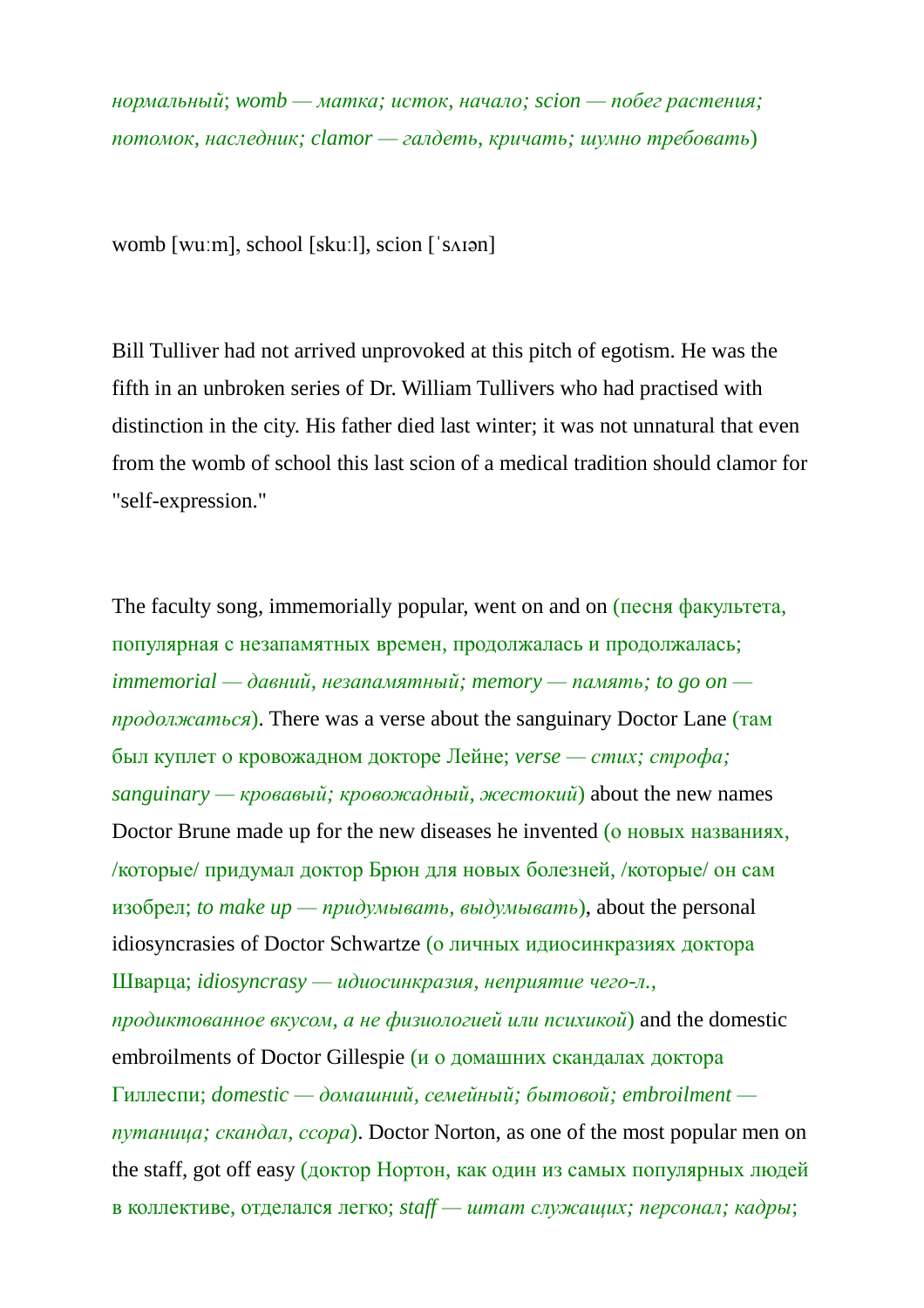*to get off — отбывать; избежать наказания, выйти сухим из воды; спастись*). There were some new verses (там было несколько новых куплетов)—several that Bill had written himself (некоторые /из них/ Билл написал сам):

sanguinary ['sangwin(ə)ri], staff [stɑːf], idiosyncrasy  $[$  idiə( $\sigma$ ) sinkrəsi]

The faculty song, immemorially popular, went on and on. There was a verse about the sanguinary Doctor Lane, about the new names Doctor Brune made up for the new diseases he invented, about the personal idiosyncrasies of Doctor Schwartze and the domestic embroilments of Doctor Gillespie. Doctor Norton, as one of the most popular men on the staff, got off easy. There were some new verses—several that Bill had written himself:

"Herpes Zigler, sad and tired (герпес Зиглер, грустный и усталый),

Will flunk you out or kill ya (исключит тебя или убьет; *to flunk — провалить на экзамене; исключить; ya = you*),

If you forget (если ты забудешь) Alfonso wired

For dope on hæmophilia (что Альфонсо посылал телеграмму с просьбой прислать лекарство от гемофилии; *wire — провод; телеграф; to wire телеграфировать; to wire for — посылать телеграмму с просьбой прислать что-л.; Альфонсо — принц Испанский, страдавший гемофилией; он на машине врезался в телефонную будку, получил незначительные ранения, но из-за гемофилии потерял много крови и скончался*)

Bumtiddy-bum-bum (бамтидди-бам-бам),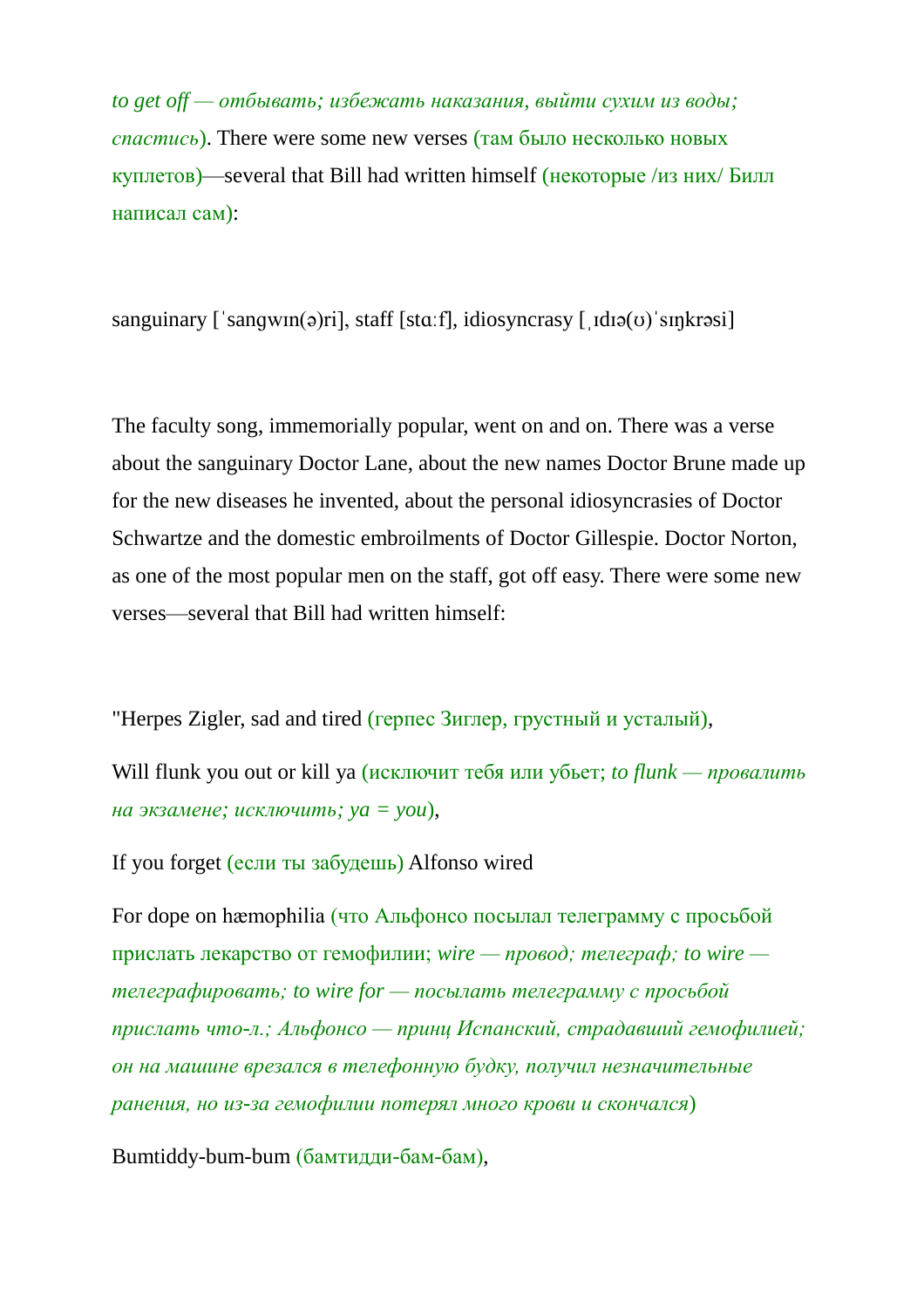Tiddy-bum-bum (тидди-бам-бам).

Three thousand years ago (три тысячи лет назад),

Three thousand years ago."

Herpes [ˈhəːpiːz], hæmophilia [ˌhiːməˈfɪliə], thousand [ˈθaʊz(ə)nd]

"Herpes Zigler, sad and tired,

Will flunk you out or kill ya,

If you forget Alfonso wired

For dope on hæmophilia.

Bumtiddy-bum-bum,

Tiddy-bum-bum.

Three thousand years ago,

Three thousand years ago."

He watched Doctor Zigler and saw the wince that puckered up under the laugh (он наблюдал за доктором Зиглером и увидел, как тот вздрогнул и рассмеялся: «и увидел вздрагивание, которое сморщилось под смехом»; *to watch — смотреть, наблюдать; внимательно следить*). Bill wondered how soon there would be a verse about him, Bill Tulliver (Билл задумался, как скоро появится куплет о нем самом, Билле Талливере; *to wonder удивляться; интересоваться; размышлять*), and he tentatively composed one as the chorus thundered on  $(u)$  он сочинил один на пробу, пока припев гремел дальше; *tentative — пробный; thunder — гром; грохот*).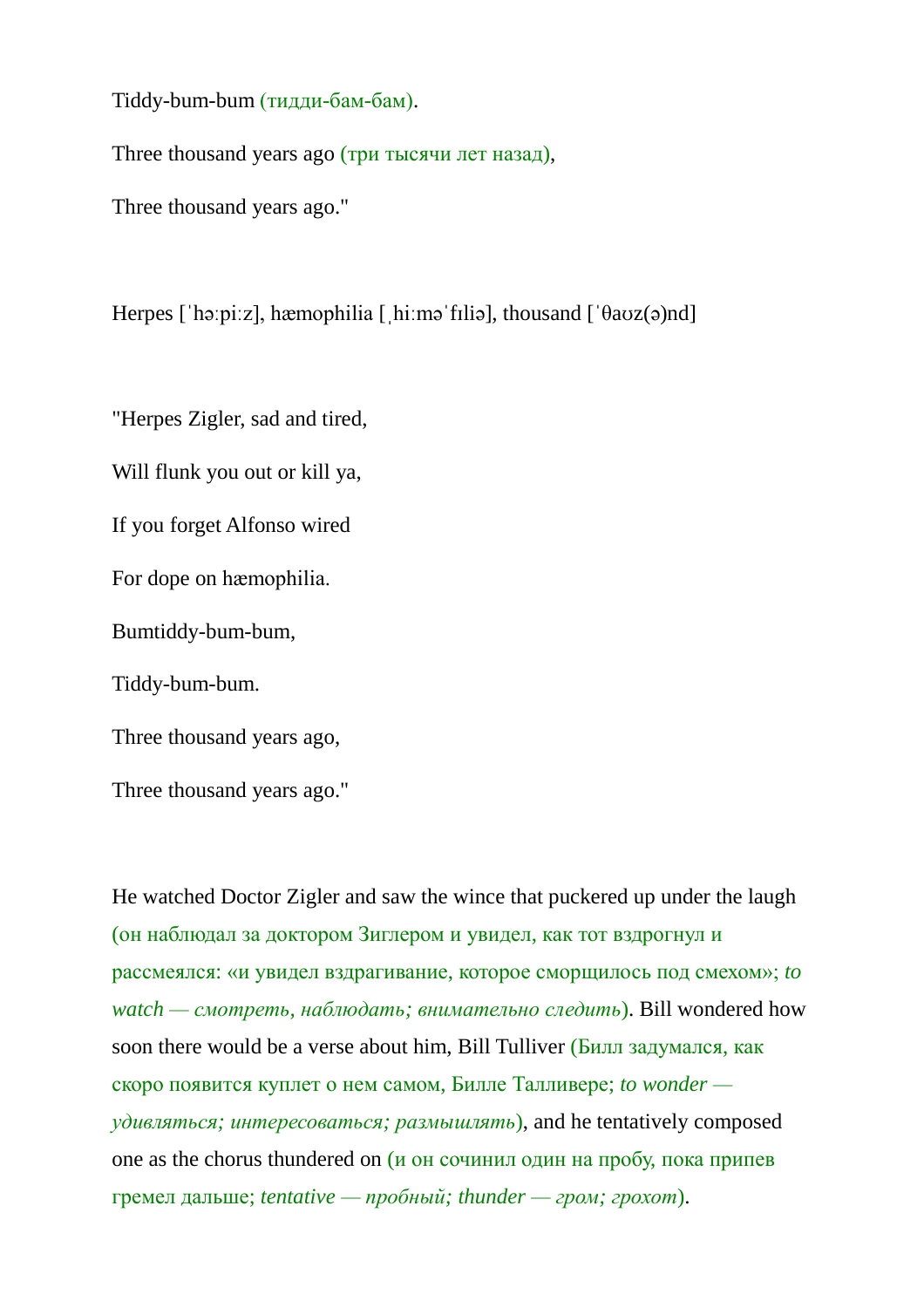laugh [lɑːf], tentatively [ˈtentətɪvli] chorus [ˈkɔːrəs]

He watched Doctor Zigler and saw the wince that puckered up under the laugh. Bill wondered how soon there would be a verse about him, Bill Tulliver, and he tentatively composed one as the chorus thundered on.

After the show the older men departed (после концерта старики разошлись; *to depart — уходить; покинуть*), the floors were sloshed with beer (полы были залиты пивом; *to slosh — хлюпать, шлепать; плеснуть, пролить, разлить*) and the traditional roughhouse usurped the evening (и традиционный бедлам захватил вечер = и вечер превратился в традиционный бедлам; *roughhouse — скандал, шум; драка, свалка; to usurp — узурпировать; захватить*). But Bill had fallen solemn (но Билл посерьезнел; *to fall падать; охватить /о чувстве/; solemn — торжественный; важный, серьезный*) and, donning his linen suit (и, надев свой льняной костюм), he watched for ten minutes and then left the hot hall (он понаблюдал десять минут и затем покинул жаркий зал; *to leave*). There was a group on the front steps, breathing the sparse air (на крыльце стояла одна группа /студентов/, дыша разреженным воздухом; *front steps — «передние ступеньки» подъезд; крыльцо*; *sparse — разбросанный; редкий*), and another group singing around the lamp-post at the corner (а другая группа пела вокруг фонарного столба на углу). Across the street arose the great bulk of the hospital (на другой стороне улицы возвышался огромный корпус больницы; *across — поперек; на той стороне; напротив; to arise подниматься; вставать; bulk — груда, масса; корпус*) about which his life revolved (вокруг которой вращалась его жизнь). Between the Michael's Clinic and the Ward's Dispensary arose a round full moon (между клиникой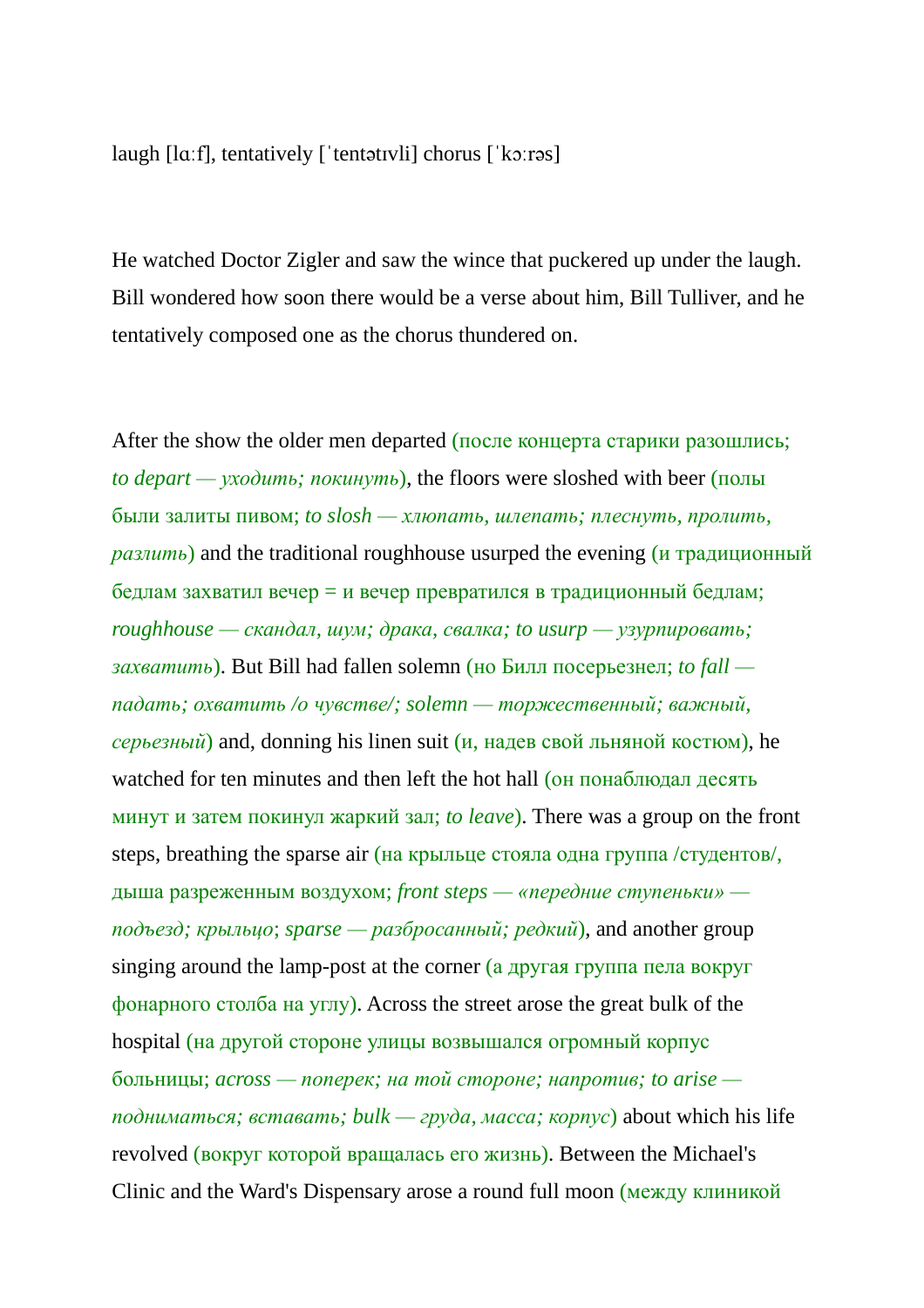## Майкла и диспансером Уорда всходила круглая полная луна).

roughhouse [ˈrʌfhaʊs], usurp [jʊˈzəːp], solemn [ˈsɒləm]

After the show the older men departed, the floors were sloshed with beer and the traditional roughhouse usurped the evening. But Bill had fallen solemn and, donning his linen suit, he watched for ten minutes and then left the hot hall. There was a group on the front steps, breathing the sparse air, and another group singing around the lamp-post at the corner. Across the street arose the great bulk of the hospital about which his life revolved. Between the Michael's Clinic and the Ward's Dispensary arose a round full moon.

The girl (девушка)—she was hurrying (она спешила)—reached the loiterers at the lamppost at the same moment as Bill (поравнялась с бездельниками у фонарного столба в тот же момент, что и Билл; *to loiter — слоняться без дела; околачиваться*). She wore a dark dress and a dark, flopping hat (на ней было темное платье и темная шляпа с мягкими полями: «свисающая шляпа»; *to flop — плюхать, шлепать; висеть, болтаться; to wear носить /одежду/, быть одетым /во что-л./*), but Bill got an impression (но у Билла возникло впечатление; *to get — получать*) that there was a gayety of cut, if not of color, about her clothes (что было что-то нарядное в покрое, хоть и не в цвете, ее одежды ; *gayety — веселье, радость; пышное украшение, нарядный вид; to cut — резать; кроить*). The whole thing happened in less than a minute (вся эта вещь = *все* случилось меньше, чем за минуту); the man turning about  $(My)$ жчина повернулся)—Bill saw that he was not a member of the grand confraternity (Билл увидел, что он не был членом великого братства)—and was simply hurling himself into her arms ( $\mu$  просто швырнул себя в ее руки = *упал* в ее объятия), like a child at its mother (как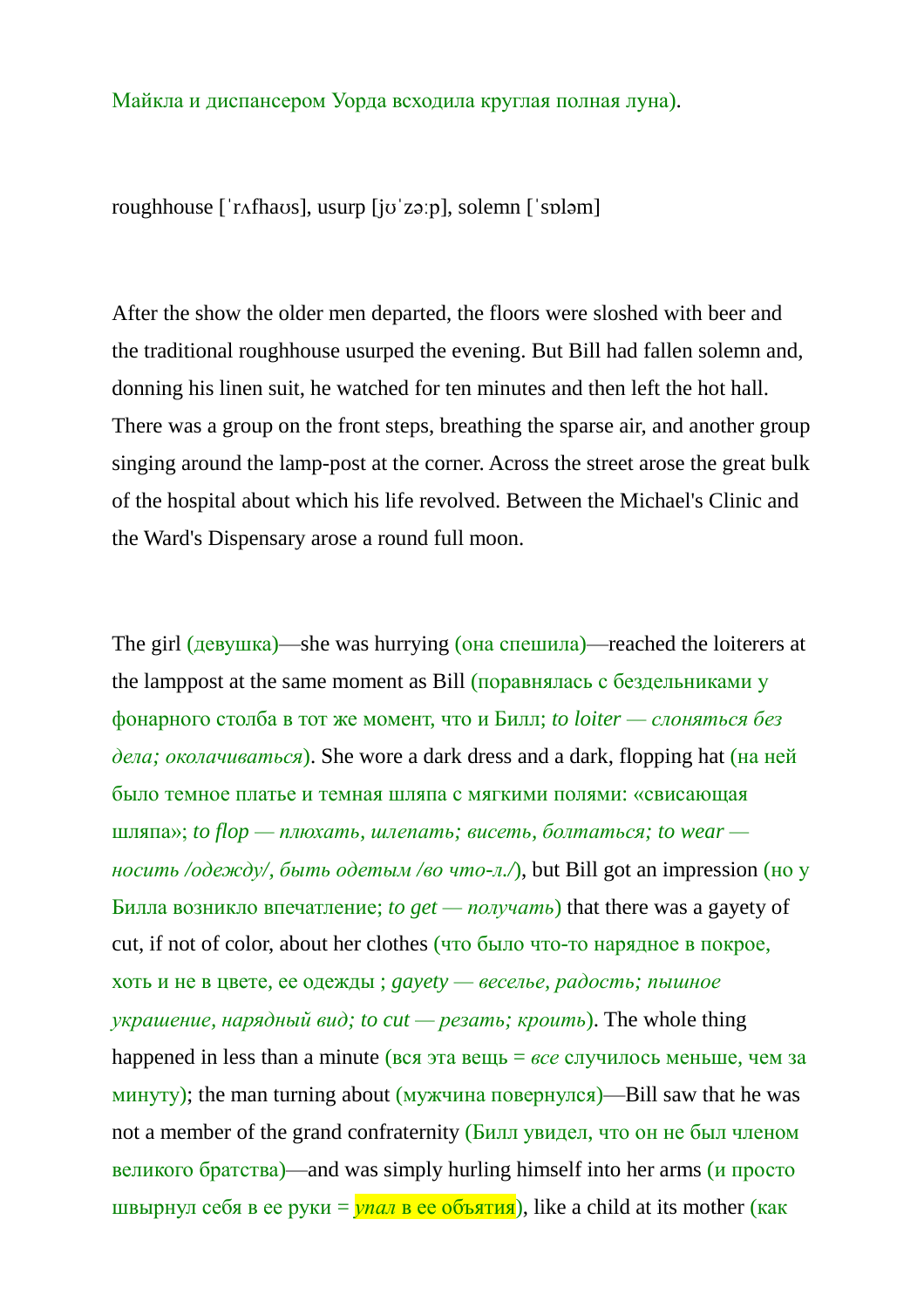ребенок к матери).

gayety [ˈgeɪətɪ], color [ˈkʌlə], clothes [kləʊðz]

The girl—she was hurrying—reached the loiterers at the lamppost at the same moment as Bill. She wore a dark dress and a dark, flopping hat, but Bill got an impression that there was a gayety of cut, if not of color, about her clothes. The whole thing happened in less than a minute; the man turning about—Bill saw that he was not a member of the grand confraternity—and was simply hurling himself into her arms, like a child at its mother.

The girl staggered backward with a frightened cry (девушка отшатнулась назад с испуганным криком; *to stagger — шататься, покачиваться*); and everyone in the group acted at once (и все в группе среагировали одновременно; *to act — действовать, поступать; вести себя*).

"Are you sure you're all right (вы уверены, что вы в порядке)?"

"Oh, yes  $(o, \text{qa})$ ," she gasped (выдохнула она; *to gasp* — *дышать с трудом*, *задыхаться; ловить воздух*). "I think he just passed out and didn't realize he was grabbing at a girl (я думаю, он просто потерял сознание и не понял, что схватился за девушку; *to realize — осуществлять, выполнять; понимать, осознавать*)."

"We'll take him over to the emergency ward (мы перенесем его в палату для чрезвычайный случаев; *to take over — перевозить; переносить; emergency — непредвиденный случай; чрезвычайное положение; ward — отделение в больнице; больничная палата*) and see if he can swallow a stomach pump (и посмотрим, сможет ли он проглотить желудочный зонд; *stomach —*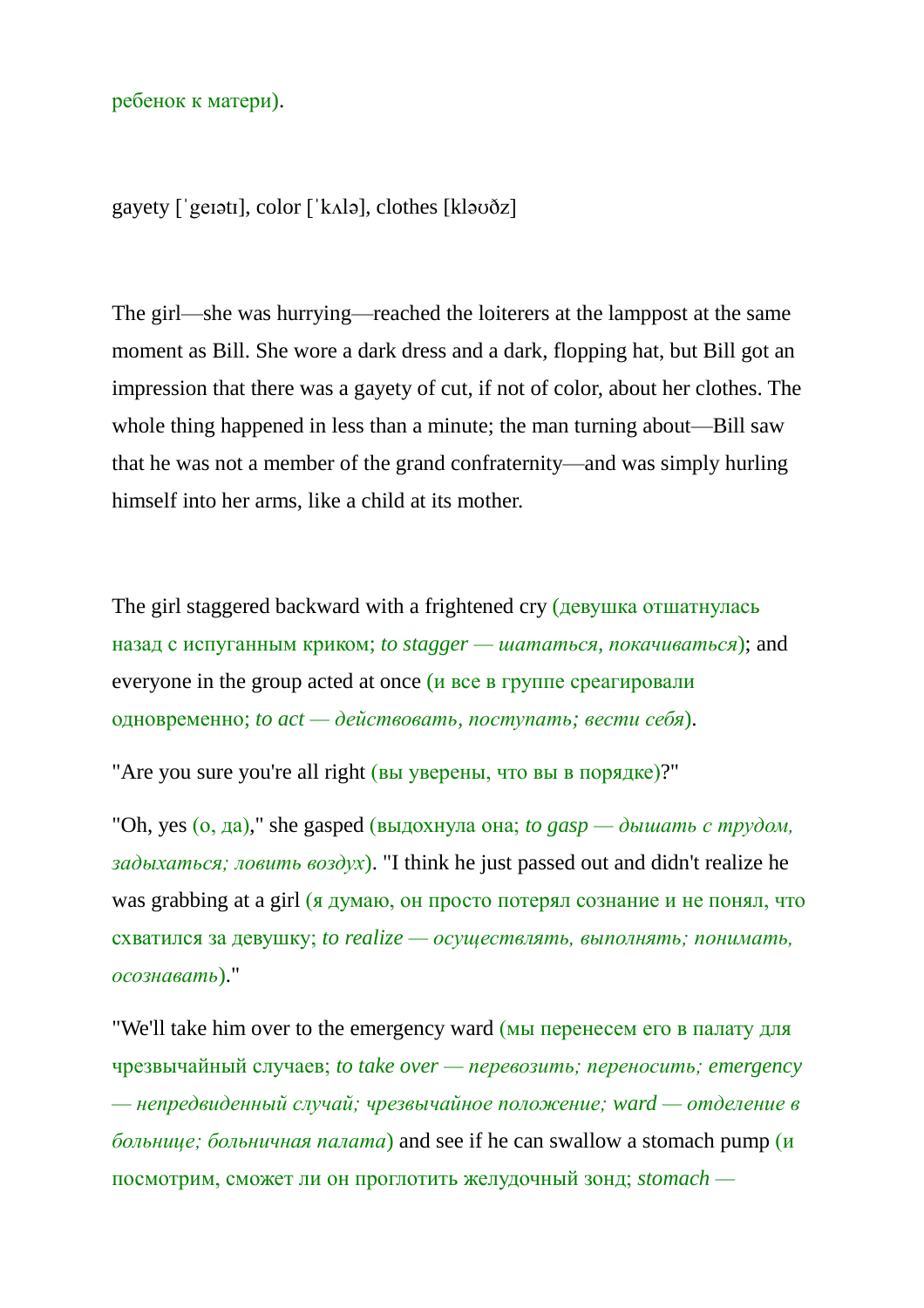*желудок; pump — насос; помпа*)."

backward [ˈbækwəd], ward [wɔːd], swallow [ˈswɔləʊ]

The girl staggered backward with a frightened cry; and everyone in the group acted at once.

"Are you sure you're all right?"

"Oh, yes," she gasped. "I think he just passed out and didn't realize he was grabbing at a girl."

"We'll take him over to the emergency ward and see if he can swallow a stomach pump."

Bill Tulliver found himself walking along beside the girl (Билл Талливер) обнаружил себя идущим = *обнаружил, что он идет* рядом с девушкой; *to find — находить; обнаруживать*).

"Are you sure you're all right (вы уверены, что вы в порядке)?"

"Oh, yes (о, да)." She was still breathing hard (она все еще тяжело дышала); her bosom rose, putting out its eternal promises (ее грудь вздымалась, давая бесконечные обещания; *to rise — подниматься*; *to put out — выпускать; выкладывать; высовывать; eternal — вечный; бесконечный*), as if the breath she had taken in were the last breather left in the world (как будто вдохи, что она делала, были последними глотками воздуха в мире; *to take in a breath — делать вдох, вдыхать*; *breather — короткая передышка; дыхательное упражнение*).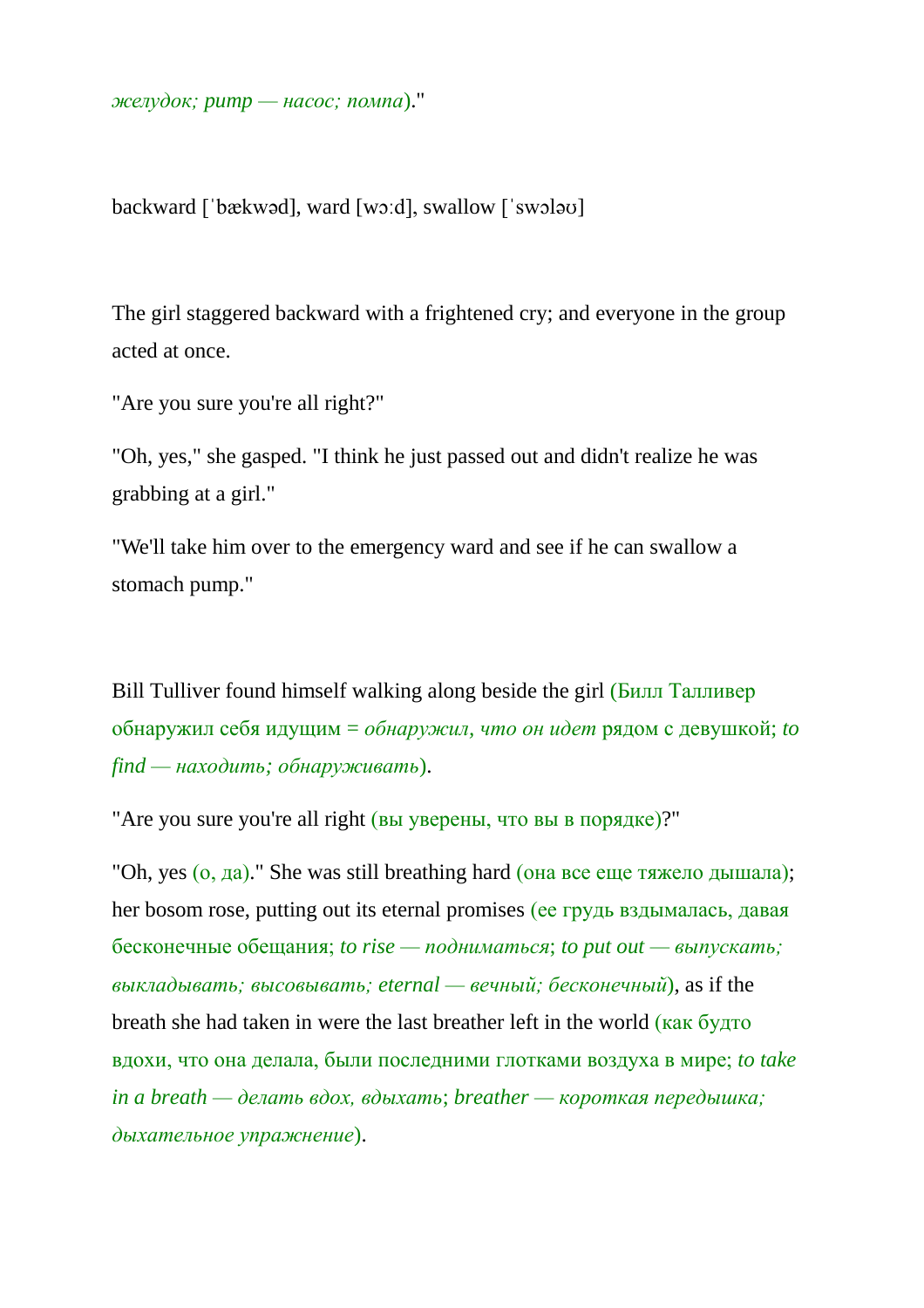sure [ʃʊə], bosom [ˈbʊzəm], walking [ˈwɔːkɪŋ]

Bill Tulliver found himself walking along beside the girl.

"Are you sure you're all right?"

"Oh, yes." She was still breathing hard; her bosom rose, putting out its eternal promises, as if the breath she had taken in were the last breather left in the world.

"Oh, catch it (так, успокойся; *to catch — ловить; to catch it* = *to catch a breath — восстанавливать дыхание*)—oh, catch it and take it (так, успокойся и вдохни; *to take it = to take a breath — делать вдох, вдыхать*) oh, catch it (так, успокойся),» she sighed (она вздохнула). "I realized right away that they were students (я сразу поняла, что они студенты). I shouldn't have gone by there tonight (не нужно мне было идти там сегодня вечером; *tonight — сегодня вечером; сегодня ночью*)."

Her hair, dark and drawn back to her ears, brushed her shoulders (ее волосы, темные и заправленные за уши, касались ее плеч; *to brush — чистить щеткой; причесывать; задевать, касаться*). She laughed uncontrollably (она неудержимо рассмеялась; *to control — управлять, контролировать; uncontrollable — неконтролируемый; безудержный, неудержимый*).

sigh [saɪ], uncontrollably [ʌnkənˈtrəʊləblɪ], shoulder [ˈʃəʊldə]

"Oh, catch it—oh, catch it and take it—oh, catch it," she sighed. "I realized right away that they were students. I shouldn't have gone by there tonight."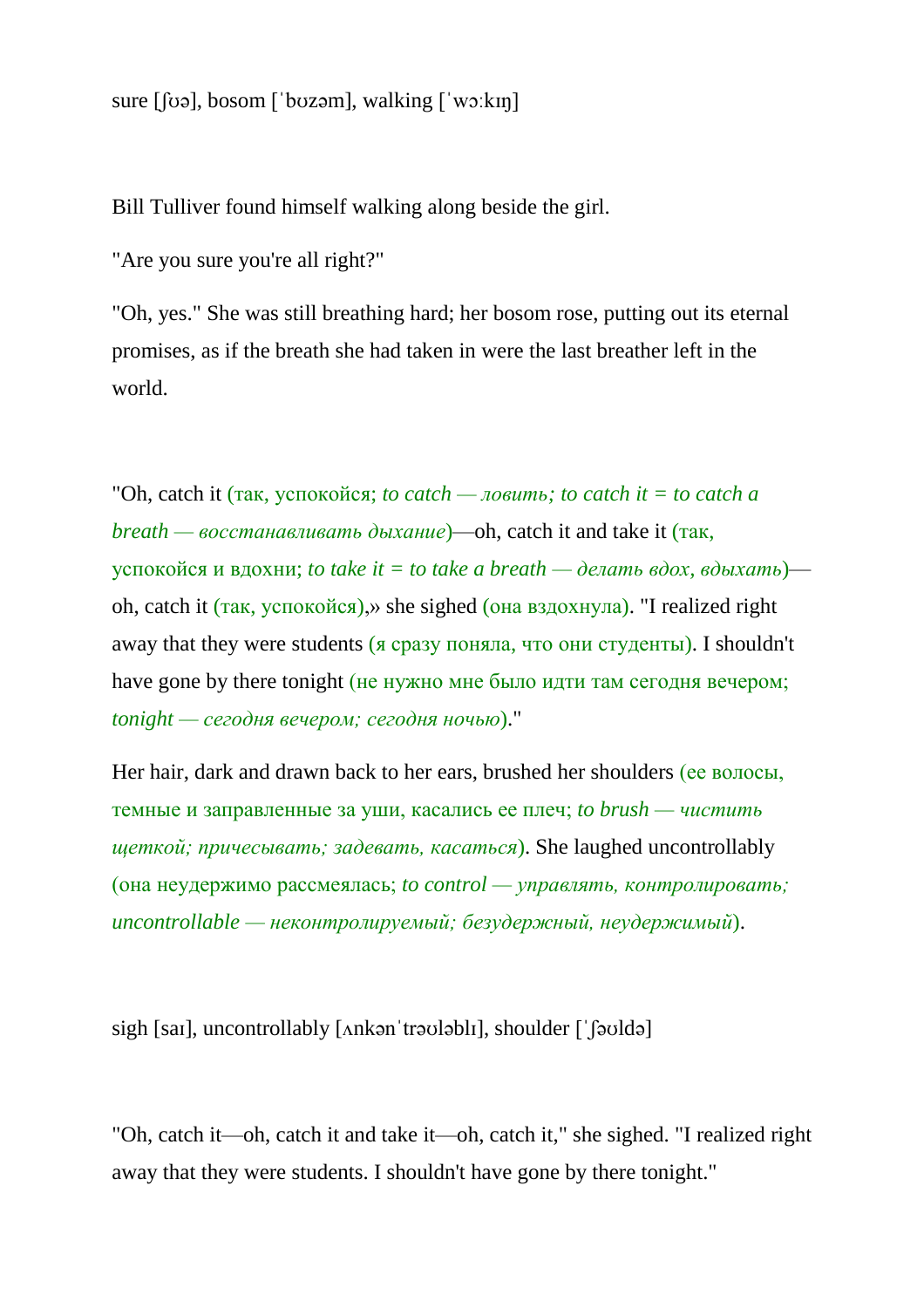Her hair, dark and drawn back to her ears, brushed her shoulders. She laughed uncontrollably.

"He was so helpless (он был так беспомощен; *help — помощь*)," she said (сказала она). "Lord knows I've seen men helpless (Бог знает, я видела мужчин беспомощными)—hundreds of them just helpless (сотни из них совсем беспомощными)—but I'll never forget the expression in his face when he decided to (но я никогда не забуду выражение его лица, когда он решил)—to lean on me (опереться на меня)."

Her dark eyes shone with mirth (ее темные глаза сияли весельем) and Bill saw that she was really self-reliant (и Билл увидел, что она была очень уверенной в себе; *really — действительно, в самом деле; очень; to rely on smb. — полагаться на кого-л.; self-reliant — полагающийся только на себя; уверенный в себе*). He stared at her (он уставился на нее; *to stare уставиться, вглядываться; вытаращиться, пялиться, глазеть*), and the impression of her beauty grew (и впечатление от ее красоты росло; *to grow*) until, uncommitted by a word (пока, еще не связанный ни единым словом), by even a formal introduction (ни даже формальным знакомством; *introduction — введение; официальное представление*), he felt himself going out toward her (он не почувствовал, что стремится к ней: «выходит к ней»*; to feel*), watching the turn of her lips and the shifting of her cheeks when she smiled (наблюдая за изгибом ее губ и движением ее щек, когда она улыбалась; *to shift — сдвигать; перемещаться; turn — поворот; изгиб*) . . .

know [nəʊ], self-reliant [ˌselfrɪˈlaɪənt], beauty [ˈbjuːtɪ]

"He was so helpless," she said. "Lord knows I've seen men helpless—hundreds